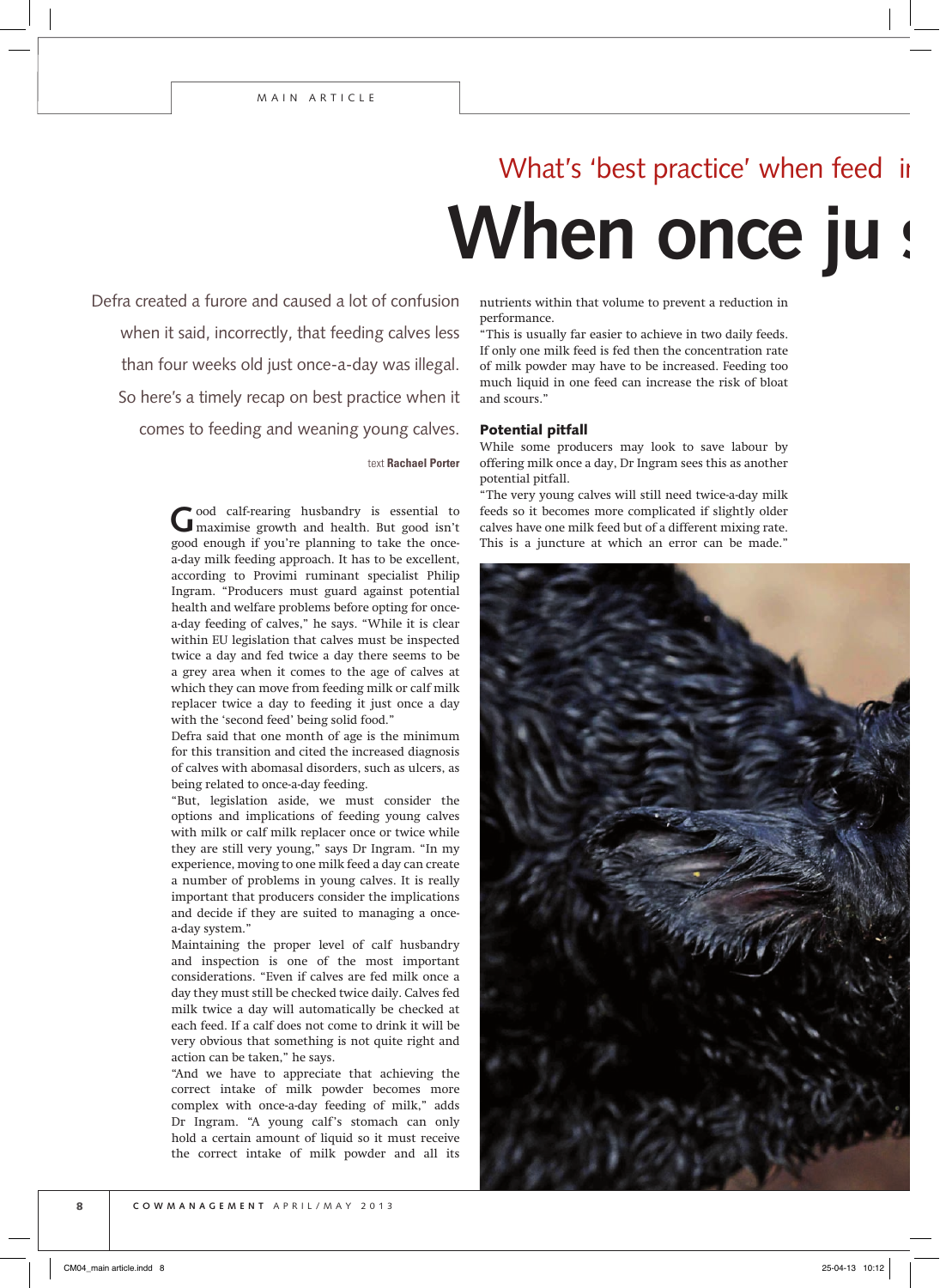# st isn't enough  $ing - and weaning - youngcalo$

In reality, the majority of producers will typically find that feeding milk or milk replacer twice a day or through an automated machine is the safest and most appropriate way to feed calves until weaning.

"In our experience the units that successfully feed milk just once a day have excellent husbandry right through the calf rearing system. And these units typically do not move to once-a-day milk feeding until the calf is at least three weeks old.

"And with any system, it must be remembered that encouraging rumen and gut development is important in the early stages. This can be achieved by offering fresh solid food as early as day three, maintaining a clean supply of water and including gut conditioning packages, such as Provimi's NuStart, both in the milk replacer as well as in the solid food." Irrespective of whether it is outside the terms of the EU Directives or the Farmed Animal Welfare Regulations or not, Frank Wright Trouw Nutrition International's John Twigge believes that once-a-day feeding is in no-one's interests.

## Bad practice

He adds that calves cannot eat sufficient solid food in the first four weeks of life to constitute a feed and that under feeding calves in the first weeks of life is a bad management practice that can increase the cost of heifer rearing.

"On all too many units the aim with calf rearing seems to be to feed them as cheaply as possible irrespective of what this means for performance and health," he says. "The objective revolves around feeding minimal milk replacer and getting calves onto dry feeds quickly. Some producers argue that providing dry